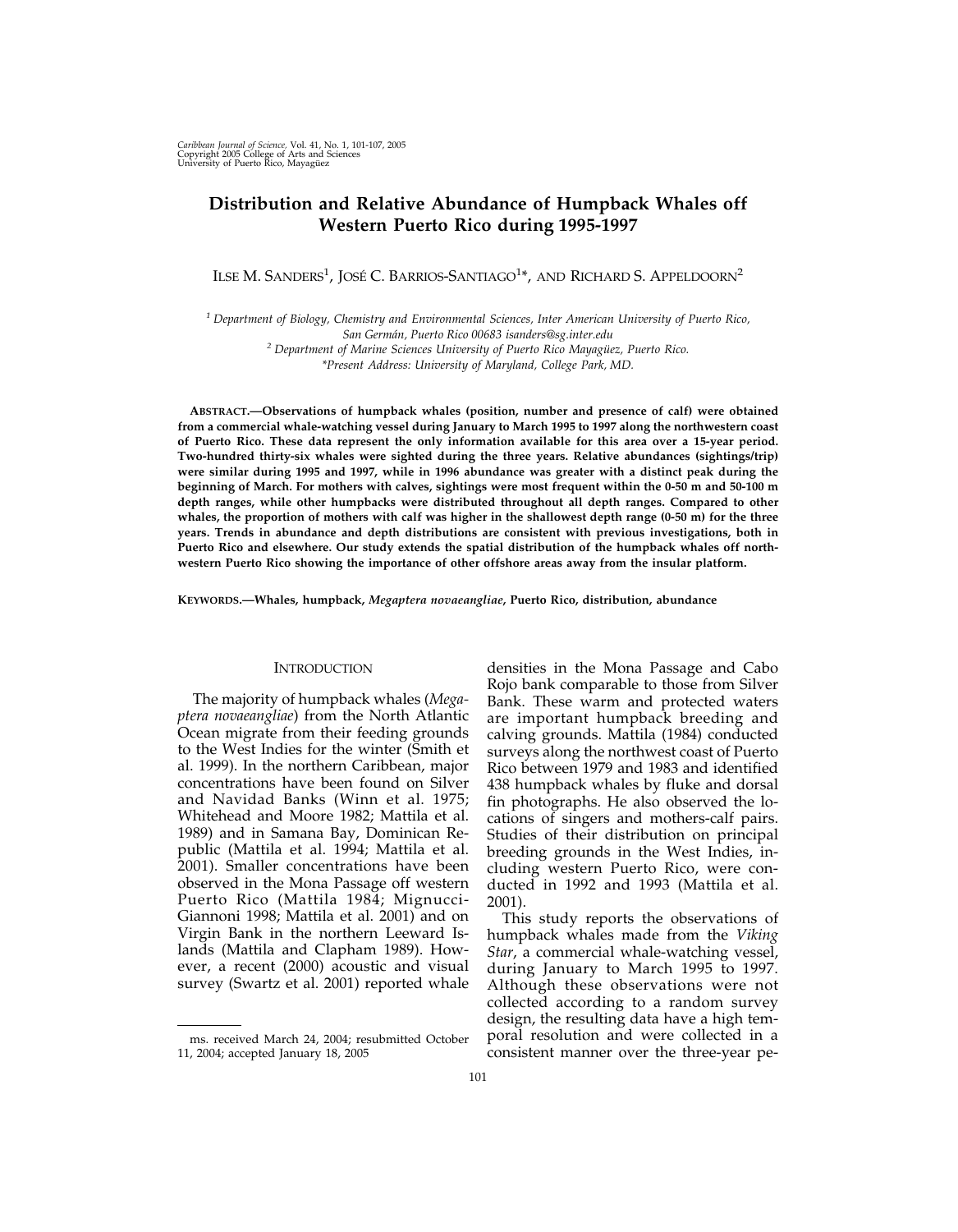riod. Equally important, these observations represent the only data on the number and distribution of humpbacks in western Puerto Rico during 1995-1997, and they extend the spatial range of observations to areas more offshore than surveyed in earlier years.

### METHODS AND MATERIALS

Observations of marine mammals were conducted from the *Viking Star*, a 43-m commercial whale-watching vessel, during the winter months in Puerto Rico. Cruises began in the middle of January and extended to the middle of March in 1995 and to the second half of March during 1996 and 1997. The earliest cruise recorded was January 11, 1996 and the latest, March 21, 1997. The *Viking Star* sailed from Puerto Real, Puerto Rico (between Boquerón Bay and Mayagüez Bay) and frequently stopped at Rincón to pick up/drop off additional passengers (adding a half hour to the trip). The trips started around 0900 and ended between 1600 and 1800. The total area encompassing all observations was approximately 120  $\text{km}^2$ , with the total area surveyed over the course of a season extending north to Punta Borinquen (Punta Agujereada, in Mattila 1984) and west to Desecheo Island (Fig. 1). The distance and the direction traveled for each trip were determined by the captain and followed no set pattern, but were affected by the success of having found whales on previous trips.

Whales were sighted from late morning until late afternoon. Data were recorded by group (or single whale) sighted. For each group sighted the following were recorded: species name, number of individuals, date, time, and estimated location coordinate (latitude and longitude based on distance from the boat and the boat's location as recorded using Global Positioning System). Records included the presence of calves, females with calves (assumed female because of the association), number of blows, water temperature, and name of the closest point to land. Identification of individuals was not made.

For some groups sighted, location was

only recorded as a descriptive position without latitude and longitude coordinates. In cases where specific location could be approximated from the information available, latitude and longitude were estimated and included in the data. When there was insufficient information to approximate a location, the group record was not included. For analysis, whales were classified as "mothers with calf" or "others".

The data from the humpback whale observations was analyzed using ArcView-GIS and ArcInfo-GIS. All coordinates (map and whale locations) were then projected into Puerto Rico State Plane, NAD83 coordinate system. Depth at sighting locations was estimated from a high resolution bathymetry map (Puerto Rico Bathymetry Files, 2004) constructed from raw data of 6 seconds resolution, at its best. A 250 x 250 m grid was built by Kriging, brought in with Spatial Analyst (ArcView-GIS), the whales sighted were superimposed, and depth at each sighting recorded. To compare the depth distributions of whales to that of the underlying seabed, a polygon enclosing the total area of whale sightings was used to approximate the study area. This allowed for estimates of percent areas by depth.

Depth was divided into the following zones: 0-50 m, 50-100 m, 100-200 m, 200-300 m, 300-500 m, and 500+ m (maximum depth in the study area was 2549 m). The percents of "females with calf" and of "other" humpbacks were calculated for each zone, summed over all three years; the percent of the study area was also calculated for each zone.

In order to make comparisons with previous observations of humpbacks in western Puerto Rico, sighting dates were divided into the same 2-week periods as in Mattila and Clapham (1989) between January 15 and March 11, with an additional period between March 11 and March 25. A measure of relative abundance was calculated as the number of whales observed per boat trip (approximately 7 to 9 hours). Abundance is only an estimate because individual whales were not identified, and the same whale could have been seen on the same day, or on subsequent days.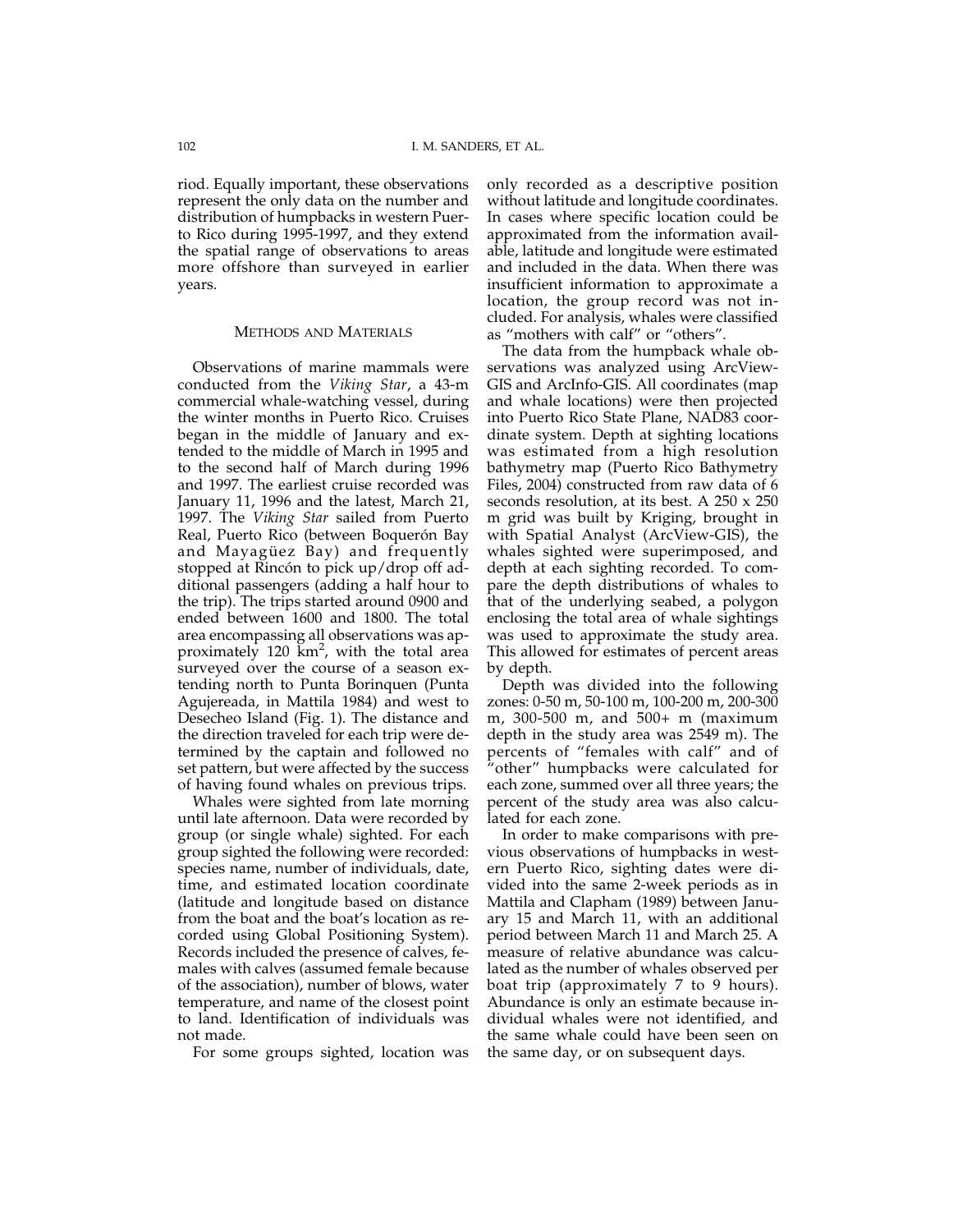

FIG. 1. Bathymetry map of northwest Puerto Rico showing the Humpback whales positions relative to depth (meters) between January and March, 1995, 1996 and 1997. The number of whales at each sighting  $(O)$  is given in the legend and color-coded in the map; females with calf are designated by a point inside the circle. Depth range is 2.33 m to 2548.92 m. A line is drawn to show the shelf break at 100 m.

# RESULTS

Humpback whales were sighted off the western coast of Puerto Rico between Puerto Real on the south, north of Punta Borinquen on the north, and to Desecheo Island on the east during 1995, 1996 and 1997 (Fig 1). Sightings were most frequent around Rincón, Desecheo Island, El Seco shoal and at the entrance to Mayagüez Bay. A small cluster of sightings were also found at a shallow bank just to the east of Desecheo Island. Females with calf were observed throughout the area, but were sighted more often between Puerto Real and Mayagüez Bay. Whales were sighted at depths between 7 and 1905 meters.

Two hundred thirty-six humpback whales were sighted during the three years: 32 in 1995, 153 in 1996, and 51 in 1997 (Table 1). Relative abundance was highest during early March of 1996 (8.7 whales/ trip) and lowest during the second half of March 1996 (1.0 whale/trip). In 1995 and 1997 the numbers of whales per trip observed for each 15-day time period were similar and fairly constant, while 1996 shows a greater number per time period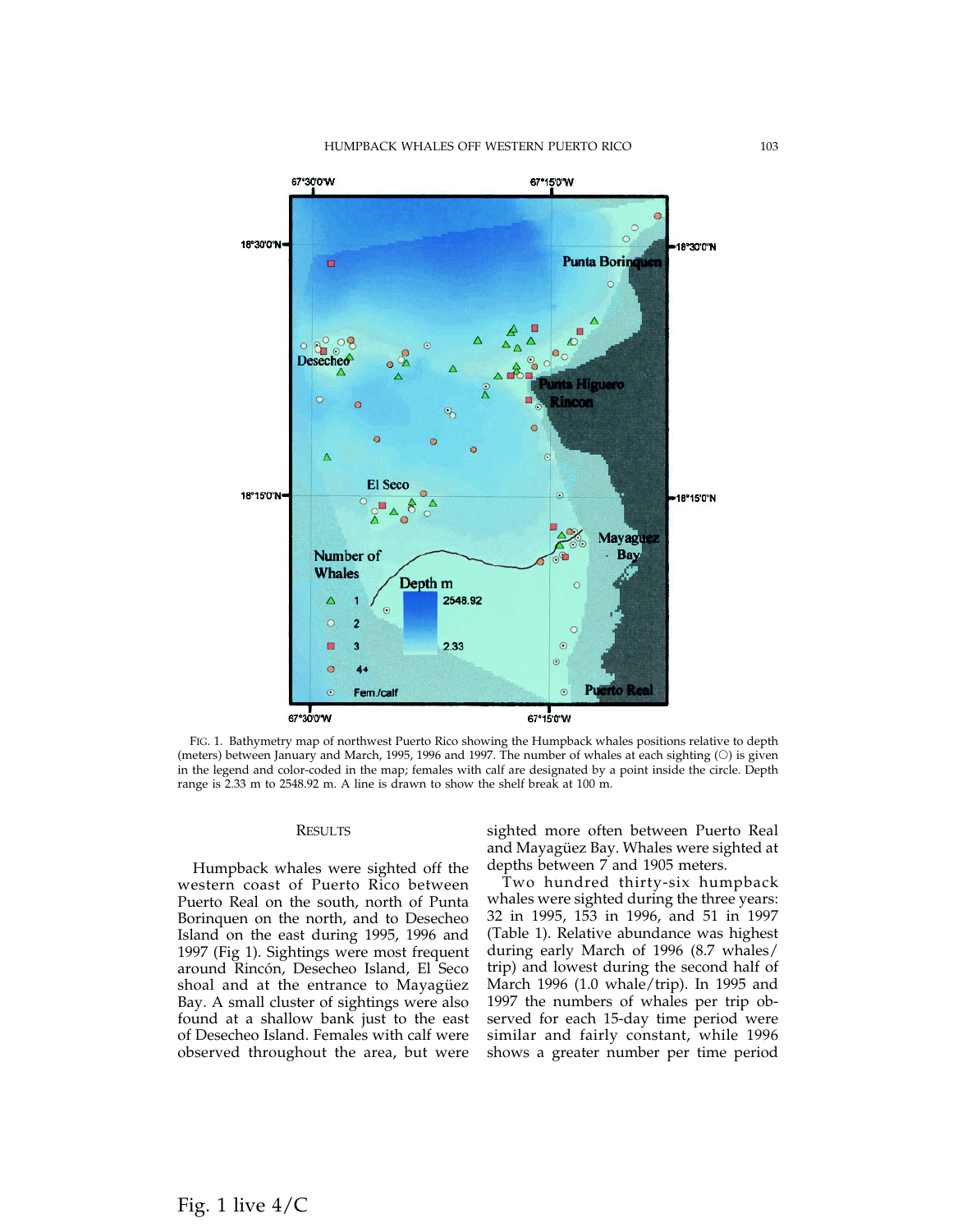TABLE 1. The observed number of humpback whales, the number of trips, the number of humpbacks per trip, and the number of females with a calf per trip, during two week periods starting at January 15 through March 11 for 1995, and through March 25 for 1996 and 1997, on the west coast of Puerto Rico. A trip's duration was a maximum of 9 hrs.

| Time period   | Year | Whales         | Trips | Whales/trip | Females with calf/trip |
|---------------|------|----------------|-------|-------------|------------------------|
| 15 Jan-28 Jan | 1995 | 3              | 2     | 1.5         | 0.5                    |
|               | 1996 | 15             | 5     | 3           | 0.2                    |
|               | 1997 | 9              | 3     | 3           | 1                      |
| 29 Jan-11 Feb | 1995 |                | 0     |             |                        |
|               | 1996 | 27             | 5     | 5.4         | 0.2                    |
|               | 1997 | 10             | 4     | 2.5         | 0                      |
| 12 Feb-25 Feb | 1995 | 17             | 6     | 2.8         | 0.5                    |
|               | 1996 | 57             | 9     | 6.3         | 0                      |
|               | 1997 | 3              | 2     | 1.5         | $\Omega$               |
| 26 Feb-11 Mar | 1995 | 12             | 5     | 2.4         | 0.6                    |
|               | 1996 | 52             | 6     | 8.7         | 0.5                    |
|               | 1997 | 23             | 8     | 2.9         | 0.5                    |
| 12 Mar-25 Mar | 1995 |                |       |             |                        |
|               | 1996 | $\overline{2}$ | 2     |             | $\Omega$               |
|               | 1997 | 6              | っ     | 3           | 0.5                    |
| Total         |      | 236            | 59    |             |                        |

TABLE 2. Total and percentage of females with calf and other humpback whales by depth zone off northwest Puerto Rico during 1995–1997. For comparison, the percent of the total area cover by sighting by depth zone is also given.

| Year          | Humback whales                  | $0 - 50m$ | $50 -$<br>100 <sub>m</sub> | $100 -$<br>200 <sub>m</sub> | $200 -$<br>300m | $300 -$<br>500 <sub>m</sub> | $500+m$ |
|---------------|---------------------------------|-----------|----------------------------|-----------------------------|-----------------|-----------------------------|---------|
| 1995          | Female/calf                     |           | $\overline{2}$             | 1                           | 1               |                             | 2       |
|               | Other Humpbacks                 | 3         |                            | 3                           | 2               | 4                           | 6       |
| 1996          | Female/calf                     | 3         |                            |                             |                 |                             |         |
|               | Other humpbacks                 | 26        | 28                         | 13                          | 18              | 9                           | 46      |
| 1997          | Female/calf                     | 3         | 3                          |                             |                 |                             |         |
|               | Other Humpbacks                 | 12        | 8                          | 3                           | 6               | 2                           | 4       |
| Totals<br>and | Total Female/calf               | 7         | 5                          | $\overline{2}$              | 2               |                             | 3       |
| Percents      | % Female/calf                   | 36.8      | 26.3                       | 10.5                        | 10.5            | 0                           | 15.8    |
|               | <b>Total Other</b><br>Humpbacks | 41        | 37                         | 19                          | 26              | 15                          | 56      |
|               | % Other Humpbacks               | 21.1      | 19.1                       | 9.8                         | 13.4            | 7.7                         | 28.9    |
|               | % Total Area Cover              | 19.4      | 4.9                        | 5.1                         | 8.3             | 16.5                        | 45.8    |

during the beginning of March (Table 1). This difference between 1996 and the other years was significant (Friedman Test:  $\chi^2$  = 6.4,  $p < 0.05$ ).

Females with calf were most frequently sighted within the 0-50 m and the  $50-100$  m depth zones (Table 2 and Fig. 2). This was true for the three years of data. Mothers with calf were most frequently observed at the following areas: the broad western shallow shelf by Puerto Real, south of Mayagüez Bay close to shore, Rincon, and close

to Desecheo Island. One mother with calf was found on the shallow bank south of El Seco shoal and east of Puerto Real (Cabo Rojo). Pooling the data from the three years (Table 2) the trend of females with calf being disproportional distributed in the two shallowest depth zones and avoiding the deepest two zones was highly statistically significant (G-test;  $G = 98.97$ ,  $p < .001$ ). Other humpback whales, while more evenly dispersed across shallow, intermediate and deeper areas were, nevertheless, also not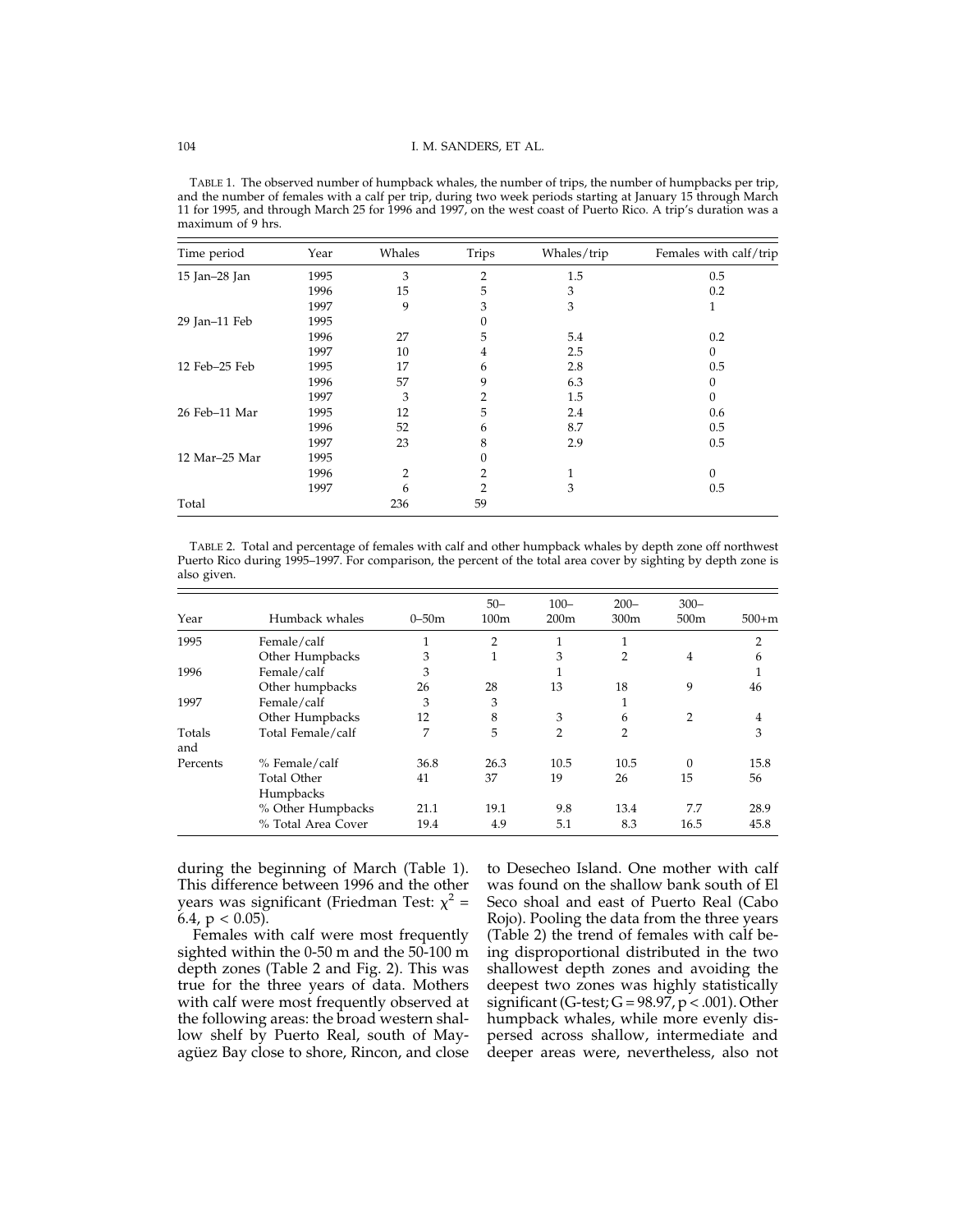

FIG. 2. Total % of females with calf, other humpback whales, and % of the total area covered by depth zone (m).

randomly distributed by depth but avoided the two deepest zones (G-test;  $G = 23.97$ , p  $< .001$ ).

### **DISCUSSION**

Both annual and seasonal differences were observed in the temporal abundance of whales. While it cannot be said with certainty that the data for 1996 represents a true increase in the abundance of whales within the area that year, it is unlikely that it is due to "learning" by the *Viking Star* crew or that in the following year whales shifted to a location outside the range of observations. The *Viking Star* had several years of whale-watching experience (with the same captain and crew) prior to its arrival in Puerto Rico; the subsequent decline in the number of whales observed in 1997 also argues against a learning factor in 1996. Mattila (1984) reported high abundances of whales further to the north by Punta Borinquen and eastward. While the Viking Star did not often travel as far as Punta Borinquen, it did on a few trips. If whales had shifted to that area, it is unlikely given both the demonstrated capability to cover that area and the stated goal of observing whales that the vessel would not have gone there if whales were abundant in this area in 1995 and 1997.

Only during 1996 was there a clear indication of a temporal increase in abundance with a particular time period. During this year there was a continuous build up in the number of whales sighted until the beginning of March, followed by a precipitous decrease. This increase, then decrease, in abundance could be due to movement among other sites in the Caribbean, such as Samana Bay in the Dominican Republic, or possibly due to the late arrival of humpbacks coming from northern waters and then leaving the area. The mean humpback whale residency time for Silver Bank, Navidad Bank, Mona Passage and the northwestern tip of Puerto Rico during 1992 and 1993 was 16.9 days (S.D. = 12.74) for males and 11.4 days ( S.D.= 8.82) for females (Mattila et al. 2001). Mattila and Clapham (1989) reported seasonal peaks in abundance (number of humpback whales sighted per hour) in 1985 and 1986 on Virgin Bank during the second half of February, and suggest a shift in abundance from east to west with a peak during the beginning of March off the northwest coast of Puerto Rico in 1982 and 1983.

In contrast, the number of mothers with calf observed in the present study stayed fairly constant from year to year, and their abundance within a season did not appear to be related to a particular time period. They were sighted when relative abundance was high as well as during January and the second half of March when the relative number of whales sighted was low. Mattila (1984) found that mother/calf pairs were not as transient as other classes of humpback whales as evidenced by a higher percentage of mothers re-sighted within a season.

Areas of greatest observed abundances seem associated with shallow areas, particularly near Rincon (Pta. Higuero), Desecheo Island, and El Seco shoal (up to 20 m depth). In this last area, Swartz et al. (2001) found a cluster of whales during acoustic soundings. Whales were also observed in near the insular shelf/slope at the entrance to Mayagüez Bay, between Mayagüez Bay and Puerto Real, and at Punta Borinquen at approximately 2 km off the coast.

Other studies have also suggested that humpback whales are preferentially found in shallower areas (see Mignucci-Giannoni 1998). In particular, Mattila (1984) reported an inshore distribution (within the 200m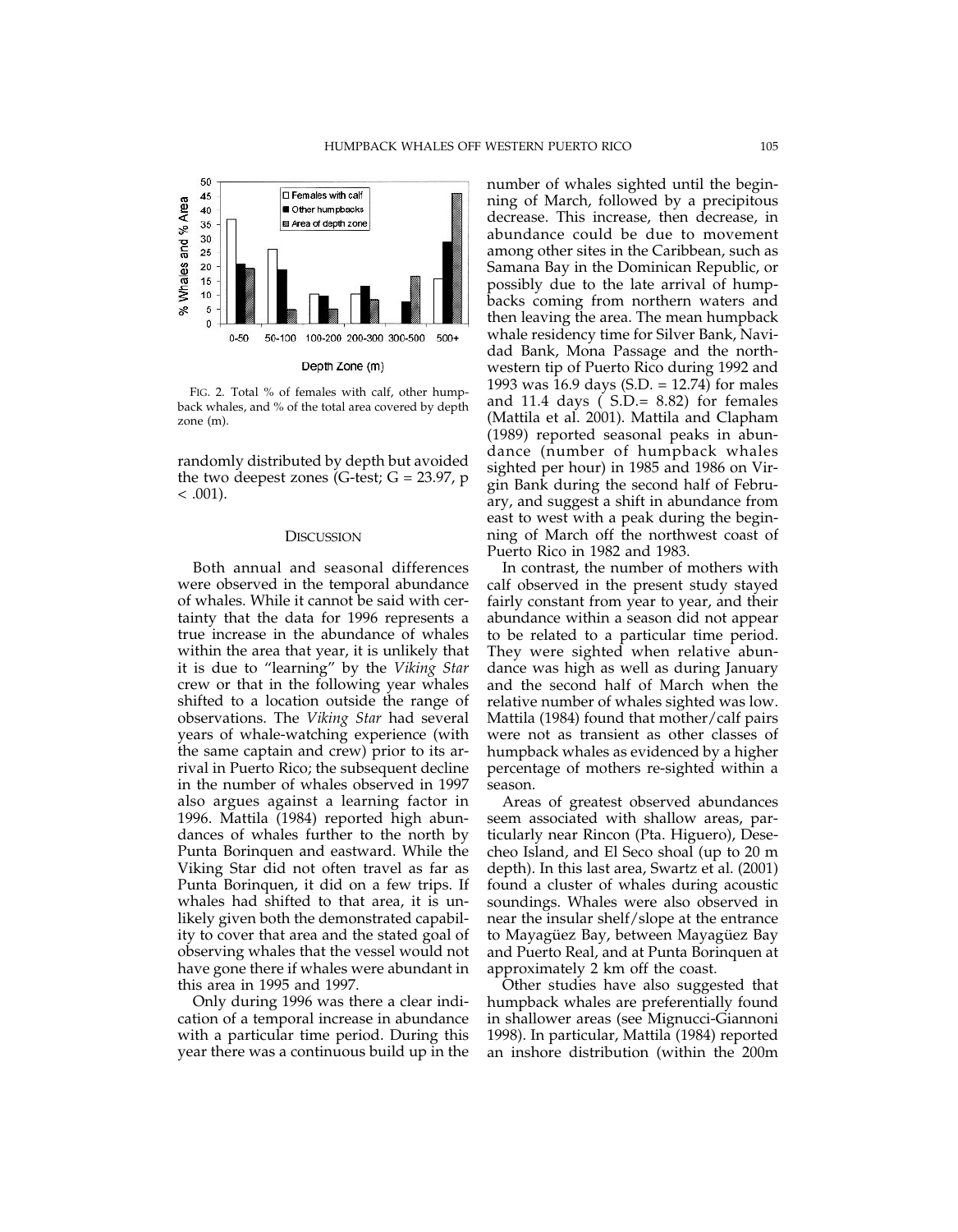depth range and approximately 2 km from land) for mothers with calf at Punta Agujerada (Punta Borinquen) and Punta Higuero (Rincón) in northwest Puerto Rico between 1979 and 1983, and suggested that they are taking advantage of the relatively calmer waters for protection and calving. A higher percentage of mothers with calf were also found inshore at Virgin Bank (Mattila and Clapham 1989) and in Samana Bay, Dominican Republic (Mattila et al, 1994).

The data collected by the *Viking Star* did not result from random sampling and are therefore subject to potential biases, such as counting the same whale twice on a given trip. However, biases are inherent in the assessment of humpback whales, even using more conventional methods. Notable examples include previous shore based studies of humpback distributions (where sighting data is subject to visibility, wind and sea conditions, time of day, distance from shore, etc. or data from extended cruises or cruises using acoustic techniques (e.g., Swartz, et al. 2001), where exact position (and hence path width) and number cannot be accurately estimated. As a consequence, procedures to standardize or control for these biases are used, yet caution still should be used when interpreting the results. Counting the same whale on the same day could introduce bias, but the comparisons made here are ones of years, seasons, and depth. It is difficult to imagine how the potential for counting the same whale twice on the same day would have affected these results to any large degree. Time based comparisons would require that the probability of counting the same whale twice somehow varied significantly among years or seasons. Similarly, the analysis of distributions based on depth would require that the probability of counting an individual twice would somehow be a function of depth. A check of the most likely scenario for such a depth bias, where outbound and inbound tracks tend to converge, found zero cases where whales were observed in similar locations on outbound and inbound tracts.

The depth distributions and temporal dynamics of the humpback whales ob-

tained from data collected by the *Viking Star* in northwest Puerto Rico during 1995- 1997 can be seen to serve two purposes. First, similarities to those of other studies provide corroboration for general patterns of seasonal abundance and spatial distribution. Second, our data increase our knowledge base both spatially, by extending the distribution of the humpback whales to include areas around Desecheo Island and El Seco shoal, and temporally, by filling a gap in the data on humpback whales in Puerto Rico during three years: 1995, 1996 and 1997

*Acknowledgments*.—We thank the *Viking Star* captain and crew for all their assistance to make the observations of the humpback whales. We also thank Phil Clapham for providing valuable criteria on an earlier version of the manuscript. Francisco Pagán prepared the bathymetry map using data from Aurelio Mercado from which our map was built. Idelfonso Ruiz and William Hernández helped in the map preparation. The data analysis was initiated while two of the authors were on sabbatical at the University of Rhode Island.

### LITERATURE CITED

- Mattila, D. K. 1984. Humpback whales in the Mona Passage, Puerto Rico: a summary. Report from the Center for Coastal Studies, Provincetown, MA.
- Mattila, D. K., and P. J. Clapham. 1989. Humpback whales, *Megaptera novaeangliae*, and other cetaceans on Virgin Bank and in the northern Leeward Islands, 1985 and 1986. *Can. J. Zool.* 67:2201-2211.
- Mattila, D. K., P. J. Clapham, S. K. Katona, and G. S. Stone. 1989. Population composition of humpback whales, *Megaptera novaeangliae*, on Silver Bank, 1984. *Can J. Zool.* 67:281-285.
- Mattila, D. K., P. J. Clapham, O. Vásquez, and R. S. Bowman. 1994. Occurrence, population composition, and habitat use of humpback whales in Samana Bay, Dominican Republic. *Can. J. Zool.* 72: 1898-1907.
- Mattila, D. K., et al. 2001. Humpback whale habitat use in the West Indies. Working paper of the Scientific Committee of the International Whaling Commission. SC/53/NAH 3.
- Mignucci-Giannoni, A. A. 1998. Zoogeography of Cetaceans off Puerto Rico and the Virgin Islands. *Caribbean Journal of Science* Vol. 34:173-190.
- Puerto Rico Bathymetry Files. 2004. Sponsored by the Puerto Rico Sea Grant College Program and com-